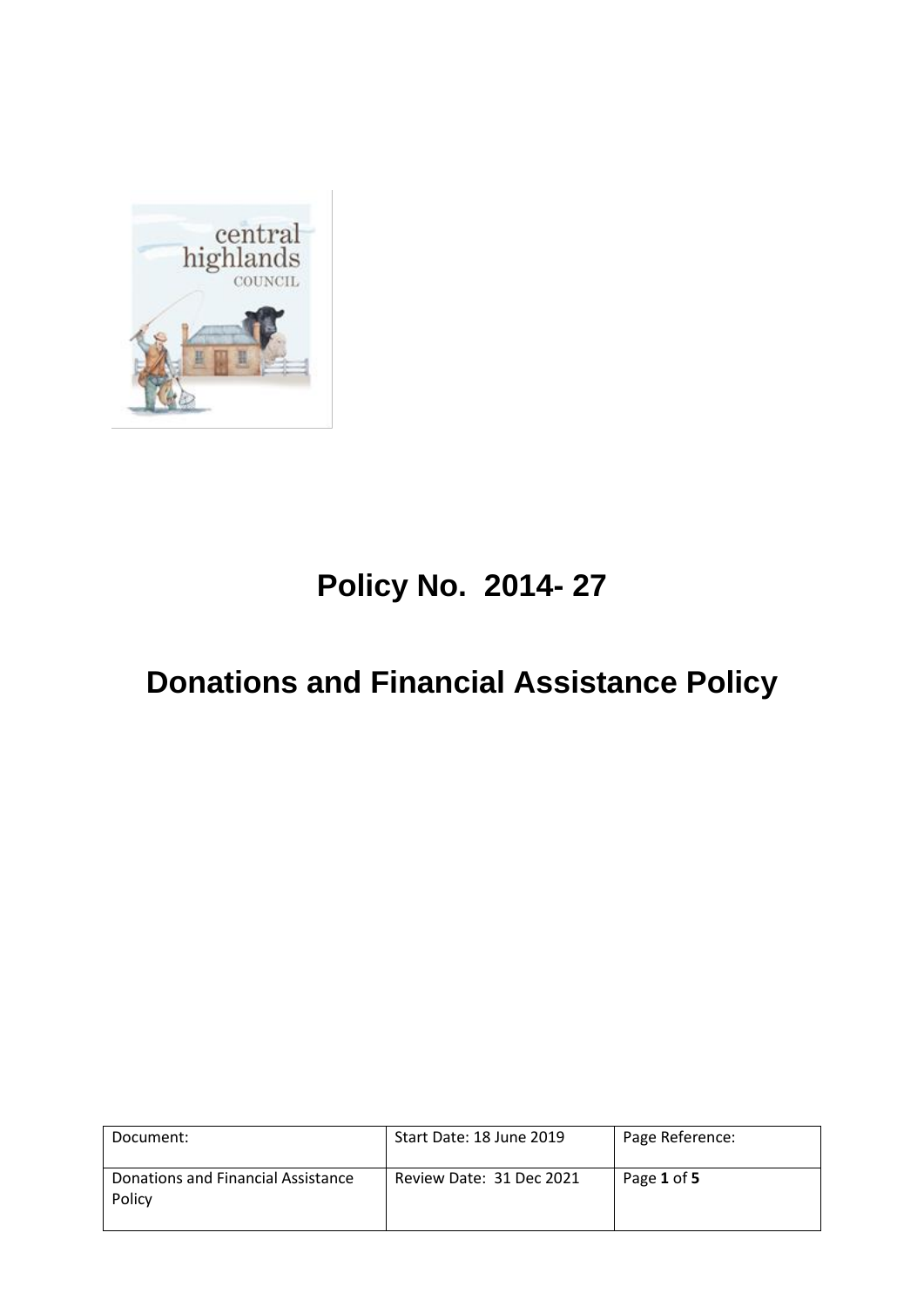### **1. DEFINITION**

This policy applies to various forms of financial assistance provided by Council to assist organisations and individuals within the Central Highlands by providing assistance, which may comprise cash or 'in kind', support.

The policy aims to support local clubs & organisations, local educational facilities, and individuals in an open, equitable and accountable manner.

## **2. CATEGORIES OF SUPPORT**

#### **Individuals**

A donation, to the maximum value as per the Central Highlands Donation Program Guidelines, may be provided to:

- (a) Individual residents living within the Central Highlands that are chosen to represent Tasmania in interstate or international competition or activity. The donation shall be to contribute towards the cost of travel, accommodation or entry fees. The following qualifications will apply:
	- Donations only apply to individual participants or competitors. Applications from teams or team officials are ineligible.
	- The applicant must be an established resident of the Central Highlands municipal area.
	- The participant must be participating as an amateur.
	- A maximum of one donation per individual per financial year applies.
- (b) An individual resident living within the Central Highlands that is suffering a medical condition that requires ongoing medical treatment or rehabilitation. The donation shall be to contribute towards the cost of recognised medical treatment or rehabilitation as a result of a medical condition.

#### **Local Clubs and Organisations**

Applications for funding to support community organisations and sporting clubs will be assessed on the following criteria and only following receipt of the organisation's annual statement:

- Benefit to the community;
- Projects or services for which there is a demonstrable community need;

| Document:                                    | Start Date: 18 June 2019 | Page Reference: |
|----------------------------------------------|--------------------------|-----------------|
| Donations and Financial Assistance<br>Policy | Review Date: 31 Dec 2021 | Page 2 of 5     |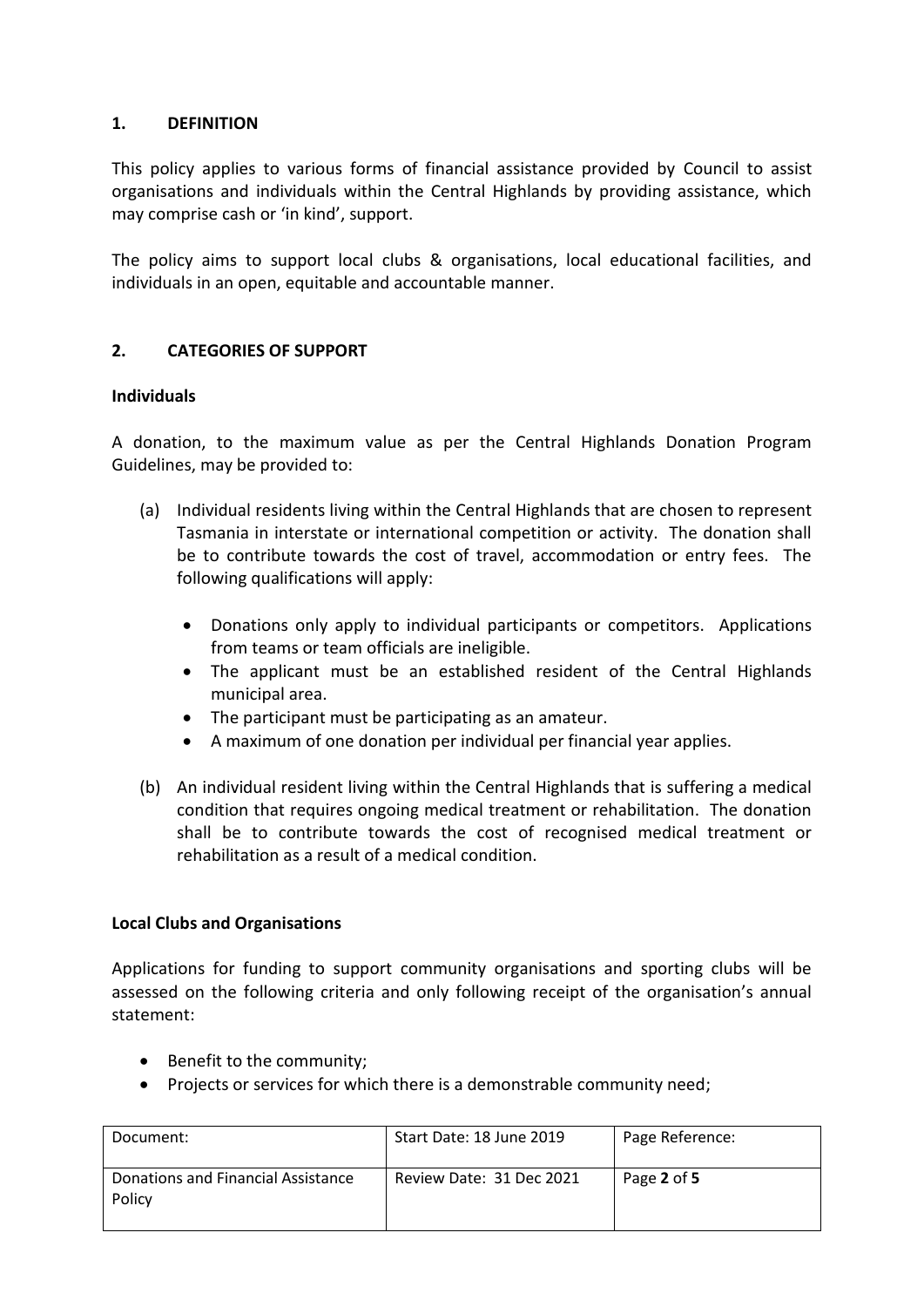- Have a significant benefit for a wide range of Central Highlands residents and businesses;
- Are unique within the Central Highlands;
- Are supporting Community projects; and
- Are a Central Highlands representative sporting team.

The Maximum funding available per application is as per the Central Highlands Community Grants Program Guidelines.

Applications will not be accepted from State or Federal Government Departments or Agencies.

Council will provide assistance towards Public Liability Insurance for community events to a maximum of \$500 per financial year. An example of an eligible event is the Hamilton Show.

"In kind" support, although free to a group or organisation, does have a cost to Council. Inkind support will be taken into account when applications for funding are assessed. In-kind support includes provision of photocopying facilities, laminating, typing of community brochures, fliers. etc., use of Council sporting or community facilities at subsidised/no cost, provision of council labour or plant hire for projects or events, delivery or collection of bins, erection of barricades etc. The cost to Council of any in-kind assistance will be calculated and costed against the application.

#### **Community Church Grants**

Council will make an annual budget allocation to provide financial assistance to church parishes to assist with conserving the heritage value of churches within the Central Highlands municipal area.

Funding will be provided for the church building only.

Separate applications must be lodged for each church.

The maximum funding available per application is as per the Central Highlands Community Grants Program Guidelines.

#### **Educational**

Council will make an annual allocation of an amount to be determined at each budget to Bothwell District High School, Ouse District School, Glenora District High School and Westerway Primary School to assist with providing activities, materials or support for the

| Document:                                    | Start Date: 18 June 2019 | Page Reference: |
|----------------------------------------------|--------------------------|-----------------|
| Donations and Financial Assistance<br>Policy | Review Date: 31 Dec 2021 | Page 3 of 5     |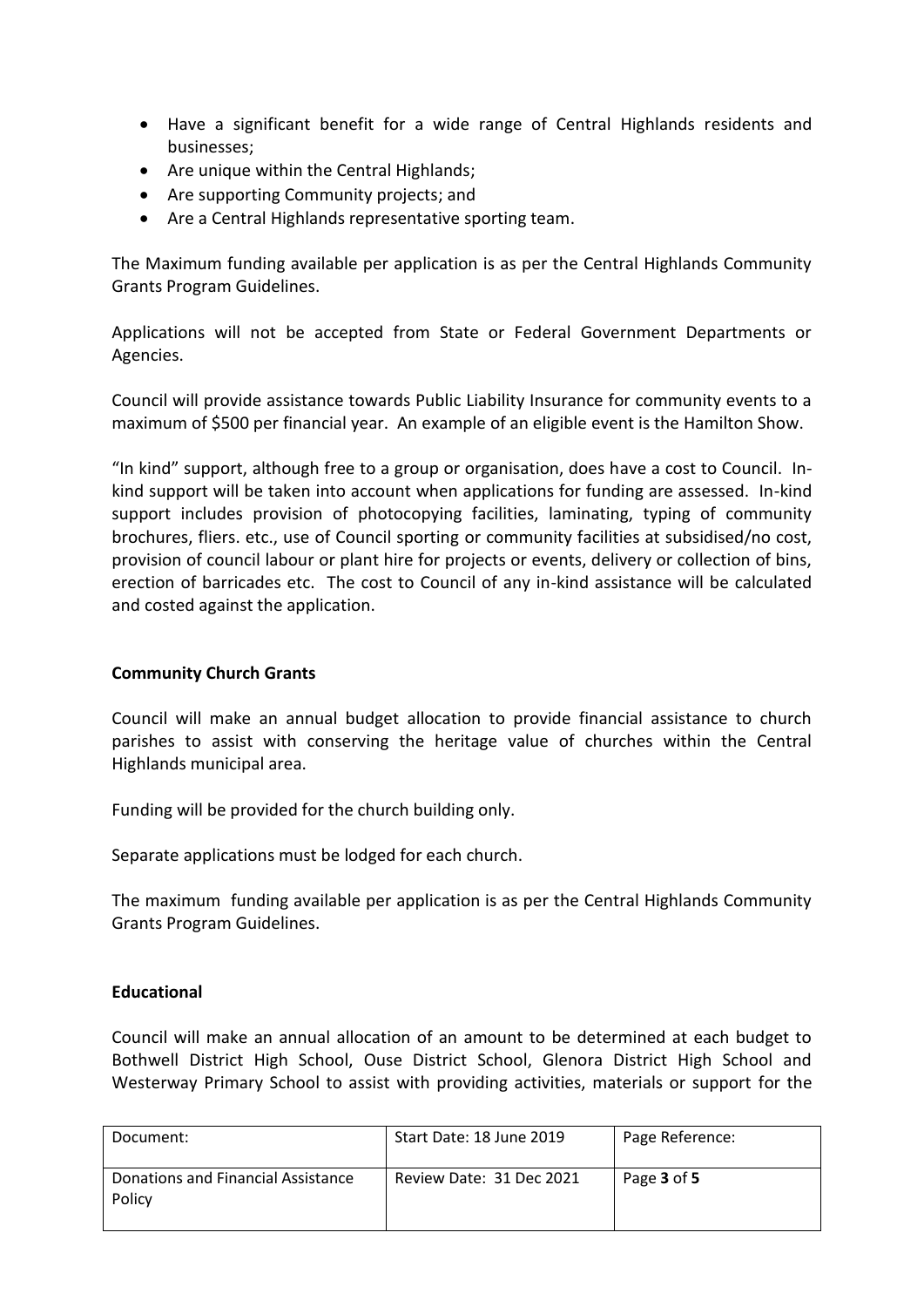pupils. Council will not consider any further funding requests from schools or associated parent groups for assistance.

Council will provide a Further Education Bursary of an amount to be decided at each budget to a Central Highlands Council student continuing to higher education from the following schools:

- Bothwell District High School;
- Glenora District High School; and
- New Norfolk High School.

The recipient of the award will be advised by the school.

Council will provide a Bursary of an amount to be decided at each budget to assist a primary student continuing secondary education from the following schools:

- Ouse District Primary School; and
- Westerway Primary School

The recipient of the award will be advised by the school.

Council will provide a Mayors Citizenship Award each year to a student from the following schools:

- Bothwell District High School:
- Ouse District Primary School;
- Glenora District High School; and
- Westerway Primary School

Council will provide a book to the following schools to commemorate Anzac Day:

- Bothwell District High School;
- Ouse District Primary School;
- Glenora District High School;
- Westerway Primary School

#### **Other Donations/Support**

Council will provide a Bi-annual grant towards the International Highland Spin-in provided the event is held at Bothwell.

| Document:                                    | Start Date: 18 June 2019 | Page Reference: |
|----------------------------------------------|--------------------------|-----------------|
| Donations and Financial Assistance<br>Policy | Review Date: 31 Dec 2021 | Page 4 of 5     |